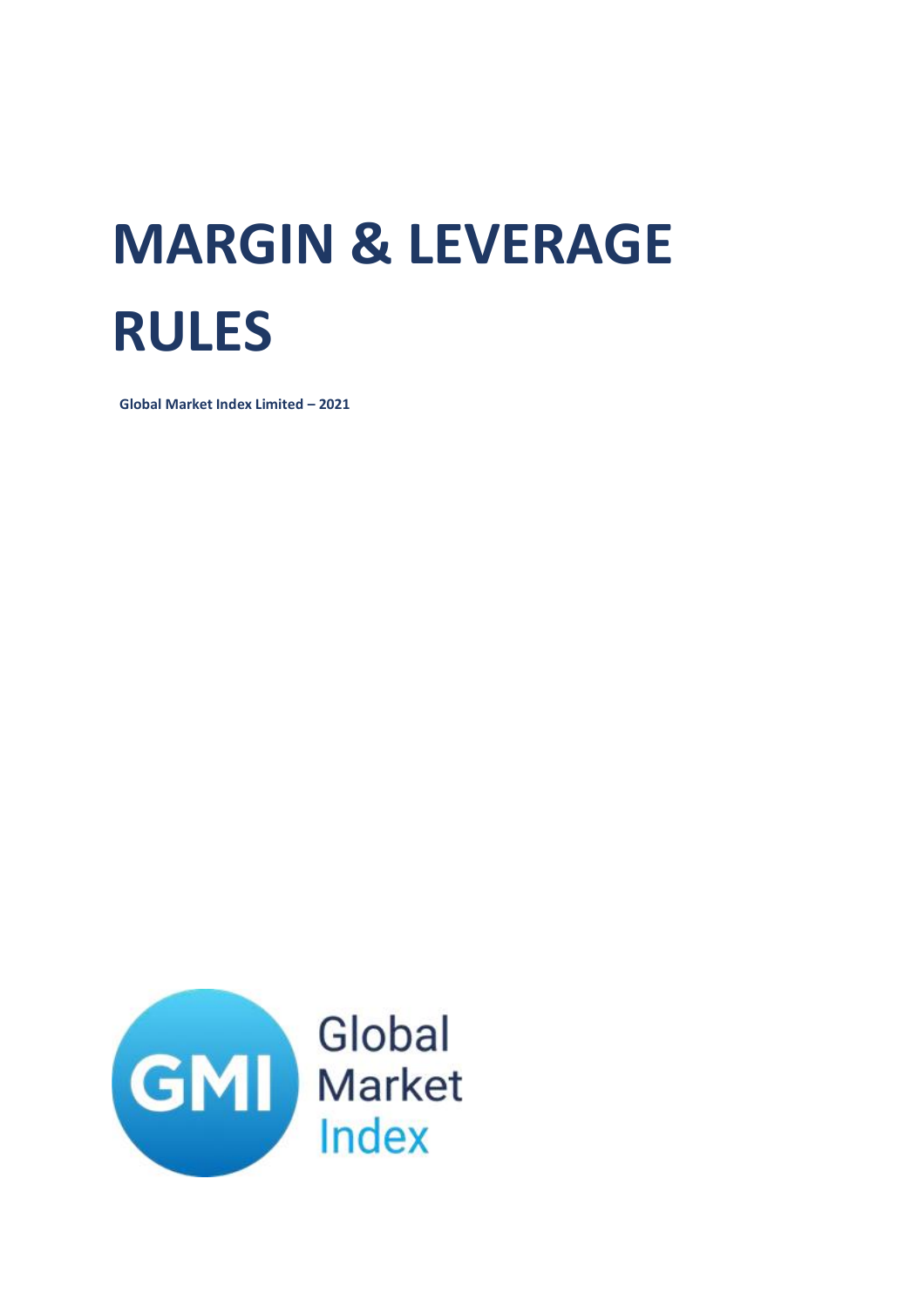

# **MARGIN & LEVERAGE RULES**

- **1. SELECTION OF LEVERAGE FROM 1:1 UP TO 1:2000**. At GMI all clients have the flexibility to trade by using the same margin requirements and leverage from 1:1 to 1:2000.
- **2. ABOUT MARGIN**. Margin is the amount of collateral to cover any credit risks arising during your trading operations. Margin is the percentage of position size, and the only real reason for having funds in your trading account is to ensure sufficient margin. On a 1% margin, for example, a position of \$1,000,000 will require a deposit of \$10,000. The margin in your trading account needs to be equal to or above 100% in order for you to be able to open new trades.
- **3. ABOUT LEVERAGE**. Using leverage allows you to trade positions larger than the amount of money in your trading account. Leverage is expressed as a ratio, for instance, 1:100, 1:300, or 1:2000. Example: If you have \$100 in your trading account and you trade ticket sizes of 50,000 EUR/USD, your leverage will equate 50:1. At GMI you are given a free short-term credit allowance whenever you trade on margin: this enables you to open a transaction with an amount that exceeds your account value. Without this, you are only able to trade based on the amounts you have in your trading account. GMI reserves the right to apply changes to and amend the leverage ratio (i.e. decrease the leverage ratio), on its sole discretion and without any notice on a caseby-case basis, and/or on all or any accounts of the client as deemed necessary by GMI.
- **4. GMI LEVERAGE**. Depending on the account type you open at GMI, you can choose the leverage on a scale from 1:1 to 1:2000. Margin requirements do not change during the week, nor do they widen overnight or at weekends. Leverage may be reduced for new positions opened 30 mins before and after important news events. Leverage for these positions will then be adjusted to account leverage after the time period is over. Floating positions will not be disturbed. Moreover, at GMI you have the option to change by either increasing or decreasing your chosen leverage by requesting with our customer support officers by calling 1800 282260.

#### **GMI Standard Account Leverage**

| Equity |  | Leverage | News (New  |
|--------|--|----------|------------|
| From   |  |          | positions) |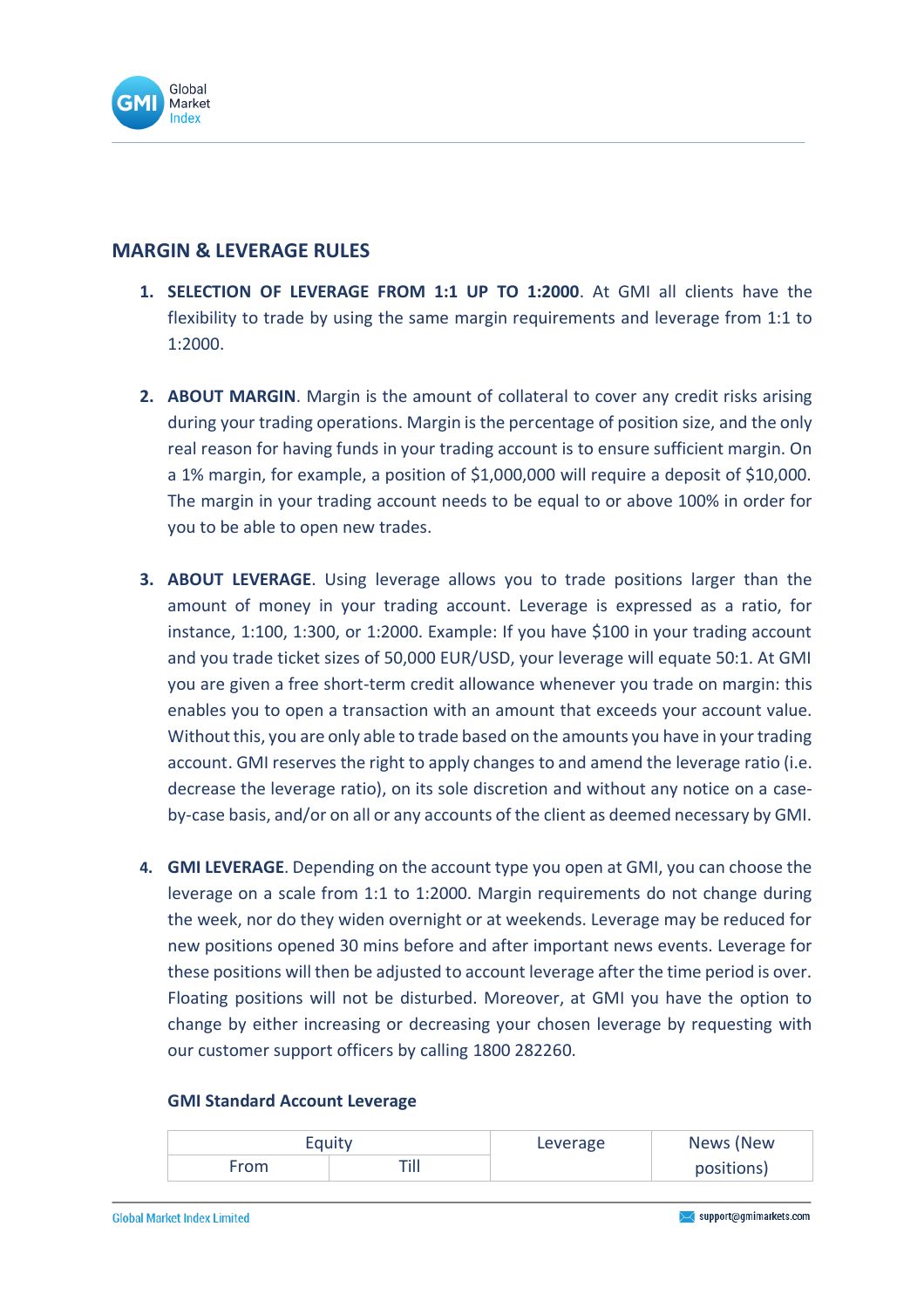

| \$25      | \$10 000  | 1:2000 | 1:1000 |
|-----------|-----------|--------|--------|
| \$10 001  | \$30 000  | 1:1000 | 1:1000 |
| \$30 001  | \$50 000  | 1:500  | 1:500  |
| \$50 001  | \$75 000  | 1:400  | 1:400  |
| \$75 001  | \$100 000 | 1:300  | 1:300  |
| \$100 001 | \$200 000 | 1:200  | 1:200  |
| \$200 001 | N/A       | 1:100  | 1:100  |

## **GMI Standard (Bonus) Account Leverage**

| Equity    |           | Leverage | News (New  |
|-----------|-----------|----------|------------|
| From      | Till      |          | positions) |
| \$25      | \$1000    | 1:2000   | 1:1000     |
| \$1001    | \$5000    | 1:1000   | 1:1000     |
| \$5001    | \$20 000  | 1:500    | 1:500      |
| \$20 001  | \$40 000  | 1:400    | 1:400      |
| \$40 001  | \$70 000  | 1:300    | 1:300      |
| \$70 001  | \$100 000 | 1:200    | 1:200      |
| \$100 001 | N/A       | 1:100    | 1:100      |

### **GMI Cent Account Leverage**

| Equity |        | Leverage | News (New  |
|--------|--------|----------|------------|
| From   | Till   |          | positions) |
| \$15   | \$1000 | 1:1000   | 1:1000     |
| \$1001 | \$2000 | 1:500    | 1:500      |
| \$2001 | N/A    | 1:100    | 1:100      |

### **GMI ECN Account Leverage**

| Equity    |           | Leverage | News (New  |
|-----------|-----------|----------|------------|
| From      | Till      |          | positions) |
| \$100     | \$20000   | 1:500    | 1:500      |
| \$20 001  | \$40 000  | 1:400    | 1:400      |
| \$40 001  | \$70 000  | 1:300    | 1:300      |
| \$70 001  | \$100 000 | 1:200    | 1:200      |
| \$100 001 | N/A       | 1:100    | 1:100      |

**5. LEVERAGE RISK**. On the one hand, by using leverage, even from a relatively small initial investment you can make considerable profit. On the other hand, your losses can also become drastic if you fail to apply proper risk management.